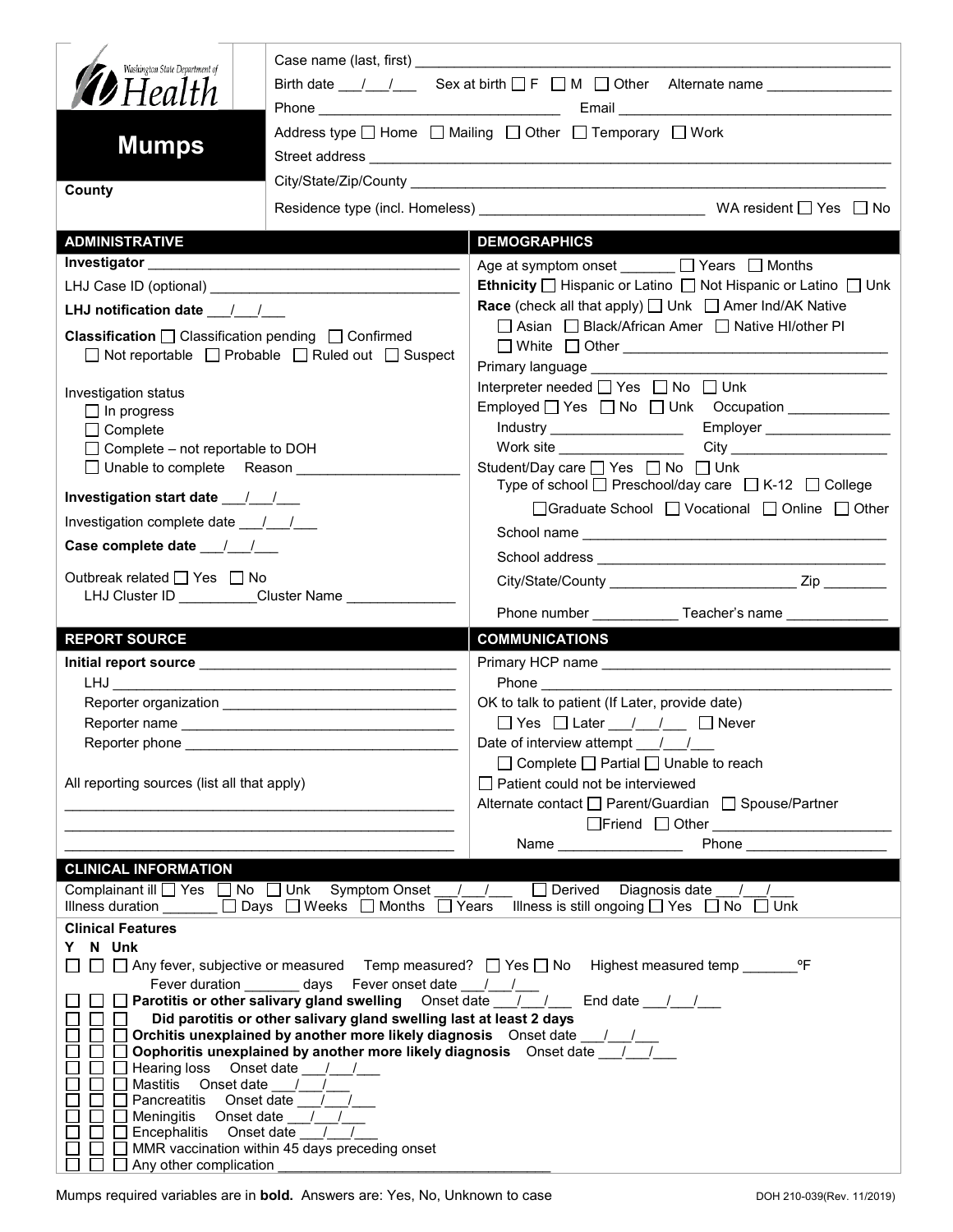| Case Name __                                                                                                        |                                                                           | LHJ Case ID                                                                                                              |                                         |  |  |
|---------------------------------------------------------------------------------------------------------------------|---------------------------------------------------------------------------|--------------------------------------------------------------------------------------------------------------------------|-----------------------------------------|--|--|
| <b>Vaccination</b>                                                                                                  |                                                                           |                                                                                                                          |                                         |  |  |
| Y N Unk                                                                                                             |                                                                           |                                                                                                                          |                                         |  |  |
|                                                                                                                     |                                                                           | $\Box$ $\Box$ Ever received mumps containing vaccine Number of mumps doses prior to illness $\Box$                       |                                         |  |  |
|                                                                                                                     | Number of doses before the 1 <sup>st</sup> birthday _______               |                                                                                                                          |                                         |  |  |
|                                                                                                                     | Number of doses on or after 1 <sup>st</sup> birthday                      |                                                                                                                          |                                         |  |  |
|                                                                                                                     |                                                                           |                                                                                                                          |                                         |  |  |
|                                                                                                                     |                                                                           |                                                                                                                          |                                         |  |  |
|                                                                                                                     | Vaccine information available □ Yes □ No                                  |                                                                                                                          |                                         |  |  |
|                                                                                                                     |                                                                           | Date of vaccine administration 11/2000 Vaccine administered (Type) 2008. [2010]                                          |                                         |  |  |
|                                                                                                                     |                                                                           |                                                                                                                          |                                         |  |  |
|                                                                                                                     |                                                                           | Information source Nashington Immunization Information System (WIIS) WIIS ID number                                      |                                         |  |  |
|                                                                                                                     |                                                                           | $\Box$ Medical record $\Box$ Patient vaccination card $\Box$ Verbal only/no documentation $\Box$ Other state IIS         |                                         |  |  |
|                                                                                                                     |                                                                           | Date of vaccine administration 11/2000 Vaccine administered (Type) 2008. [2010]                                          |                                         |  |  |
| Vaccine lot number                                                                                                  |                                                                           |                                                                                                                          |                                         |  |  |
|                                                                                                                     |                                                                           | Information source U Washington Immunization Information System (WIIS) WIIS ID number __________                         |                                         |  |  |
|                                                                                                                     |                                                                           | $\Box$ Medical record $\Box$ Patient vaccination card $\Box$ Verbal only/no documentation $\Box$ Other state IIS         |                                         |  |  |
| N Unk                                                                                                               |                                                                           |                                                                                                                          |                                         |  |  |
| Y.                                                                                                                  |                                                                           |                                                                                                                          |                                         |  |  |
|                                                                                                                     | $\Box$ Mumps vaccination up to date for age per ACIP                      |                                                                                                                          |                                         |  |  |
|                                                                                                                     | Vaccine series not up to date reason                                      |                                                                                                                          |                                         |  |  |
|                                                                                                                     |                                                                           | $\Box$ Religious exemption $\Box$ Medical contraindication $\Box$ Philosophical exemption                                |                                         |  |  |
|                                                                                                                     |                                                                           | $\Box$ Laboratory confirmation of previous disease $\Box$ MD diagnosis of previous disease                               |                                         |  |  |
|                                                                                                                     |                                                                           | □ Underage for vaccine □ Parental refusal □ Other □ Unknown                                                              |                                         |  |  |
| Hospitalization                                                                                                     |                                                                           |                                                                                                                          |                                         |  |  |
| Y N Unk                                                                                                             |                                                                           |                                                                                                                          |                                         |  |  |
|                                                                                                                     | □ □ Hospitalized at least overnight for this illness Facility name ____   |                                                                                                                          |                                         |  |  |
|                                                                                                                     | Hospital admission date ___/___/____ Discharge ___/___/___                | <b>HRN</b>                                                                                                               |                                         |  |  |
|                                                                                                                     |                                                                           | Admitted to ICU Date admitted to ICU __/ __/ __ Date discharged from ICU __/ __/                                         |                                         |  |  |
|                                                                                                                     | Still hospitalized As of 1.                                               |                                                                                                                          |                                         |  |  |
|                                                                                                                     |                                                                           |                                                                                                                          |                                         |  |  |
| N Unk                                                                                                               |                                                                           |                                                                                                                          |                                         |  |  |
|                                                                                                                     |                                                                           |                                                                                                                          |                                         |  |  |
| □ Died of this illness Death date <u>________</u><br>Please fill in the death date information on the Person Screen |                                                                           |                                                                                                                          |                                         |  |  |
|                                                                                                                     |                                                                           |                                                                                                                          |                                         |  |  |
| $\Box$                                                                                                              | Autopsy performed                                                         |                                                                                                                          |                                         |  |  |
| $\Box$<br>$\perp$                                                                                                   |                                                                           | Death certificate lists disease as a cause of death or a significant contributing condition                              |                                         |  |  |
|                                                                                                                     |                                                                           | Location of death $\Box$ Outside of hospital (e.g., home or in transit to the hospital) $\Box$ Emergency department (ED) |                                         |  |  |
|                                                                                                                     | $\Box$ Inpatient ward $\Box$ ICU $\Box$ Other                             |                                                                                                                          |                                         |  |  |
|                                                                                                                     | RISK AND RESPONSE (Ask about exposures 12-25 days before symptom onset)   |                                                                                                                          |                                         |  |  |
| <b>Travel</b>                                                                                                       |                                                                           |                                                                                                                          |                                         |  |  |
|                                                                                                                     | Setting 1                                                                 | Setting 2                                                                                                                | Setting 3                               |  |  |
| Travel out of:                                                                                                      | $\Box$ County/City $\Box$                                                 |                                                                                                                          | County/City ______________________      |  |  |
|                                                                                                                     |                                                                           |                                                                                                                          | $\mathbb{R}^n$<br>State                 |  |  |
|                                                                                                                     | Country _______________________                                           | State<br>□ Country <u>____________________</u>                                                                           | □ Country <u>______________________</u> |  |  |
|                                                                                                                     | Other                                                                     | l Other                                                                                                                  | Other                                   |  |  |
| Destination name                                                                                                    |                                                                           |                                                                                                                          |                                         |  |  |
| Start and end dates                                                                                                 | to                                                                        | $\sqrt{ }$<br>to                                                                                                         | to                                      |  |  |
|                                                                                                                     |                                                                           |                                                                                                                          |                                         |  |  |
| <b>Risk and Exposure Information</b>                                                                                |                                                                           |                                                                                                                          |                                         |  |  |
| N Unk<br>Y.                                                                                                         |                                                                           |                                                                                                                          |                                         |  |  |
|                                                                                                                     |                                                                           | $\Box~\Box$ Is case a recent foreign arrival (e.g. immigrant, refugee, adoptee, visitor)  Country ___________            |                                         |  |  |
|                                                                                                                     |                                                                           |                                                                                                                          |                                         |  |  |
|                                                                                                                     | □ □ Contact with recent foreign arrival Country _________________________ |                                                                                                                          | Date(s) of contact $\frac{1}{\sqrt{2}}$ |  |  |
| $\Box$ $\Box$ Congregate living                                                                                     |                                                                           |                                                                                                                          |                                         |  |  |
| Other                                                                                                               |                                                                           | Barracks   Corrections   Long term care   Dormitory   Boarding school   Camp   Shelter                                   |                                         |  |  |
|                                                                                                                     |                                                                           |                                                                                                                          |                                         |  |  |
| <b>Exposure and Transmission Summary</b>                                                                            |                                                                           |                                                                                                                          |                                         |  |  |
| Y N Unk                                                                                                             |                                                                           |                                                                                                                          |                                         |  |  |
|                                                                                                                     | $\Box$ Epi-linked to a confirmed or probable case                         |                                                                                                                          |                                         |  |  |
| $\Box$ $\Box$ Outbreak related                                                                                      |                                                                           |                                                                                                                          |                                         |  |  |
|                                                                                                                     |                                                                           | Likely geographic region of exposure □ In Washington - county _____________ □ Other state ______________                 |                                         |  |  |
|                                                                                                                     | □ Not in US - country _____________                                       | $\Box$ Unk                                                                                                               |                                         |  |  |
|                                                                                                                     |                                                                           | International travel related □ During entire exposure period □ During part of exposure period □ No international travel  |                                         |  |  |
|                                                                                                                     |                                                                           |                                                                                                                          |                                         |  |  |
|                                                                                                                     |                                                                           | Suspected exposure type □ Person to person □ Health care associated □ Unk □ Other ■ Network and Dubber All Design        |                                         |  |  |
|                                                                                                                     |                                                                           |                                                                                                                          |                                         |  |  |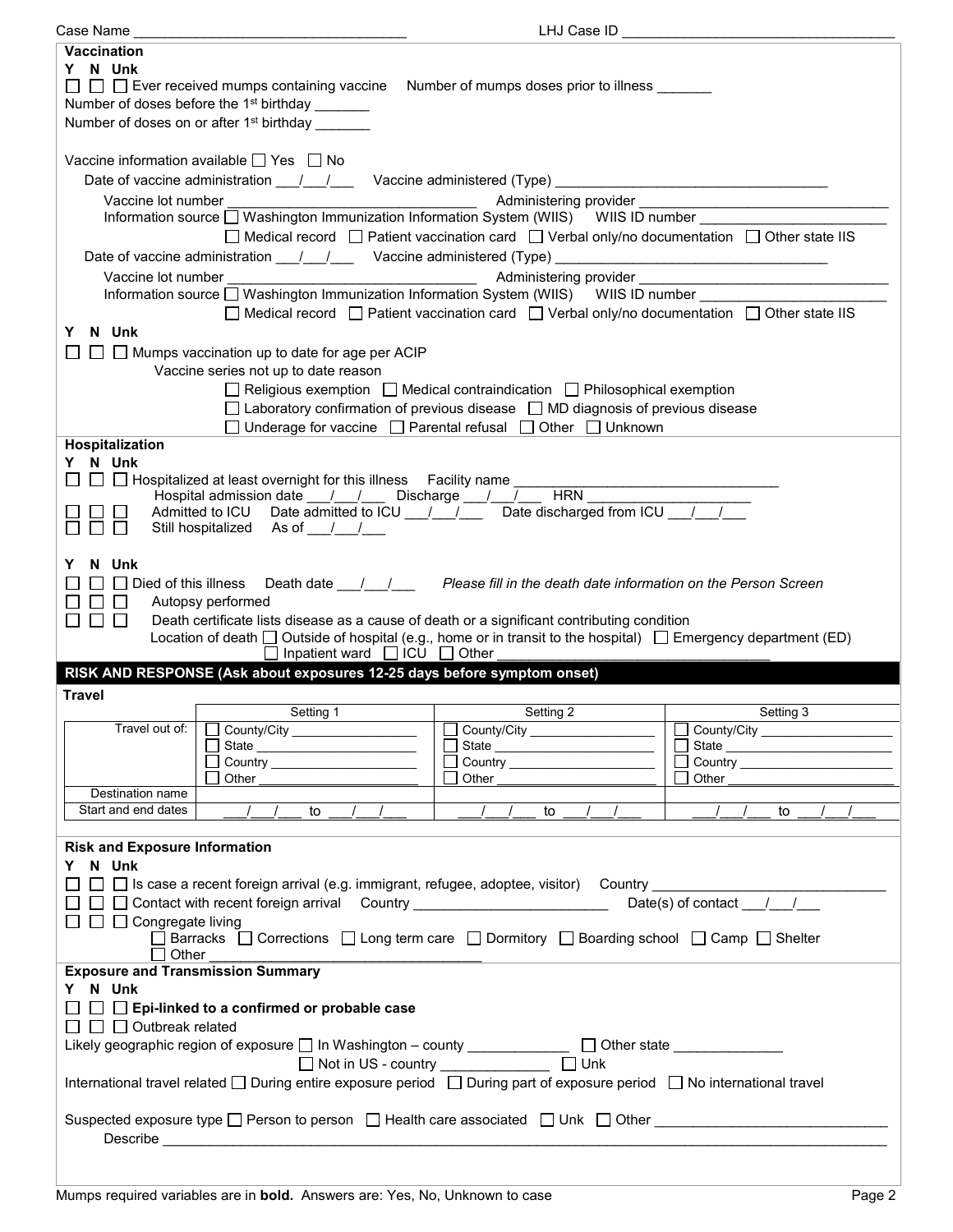| Case Name                                                                                                                                                                                                                                                                                                                                                                                                                                                                                                                                                            |                                                                                                                                                                                                                     |                                                                                              | LHJ Case ID                                                  |                                |  |  |
|----------------------------------------------------------------------------------------------------------------------------------------------------------------------------------------------------------------------------------------------------------------------------------------------------------------------------------------------------------------------------------------------------------------------------------------------------------------------------------------------------------------------------------------------------------------------|---------------------------------------------------------------------------------------------------------------------------------------------------------------------------------------------------------------------|----------------------------------------------------------------------------------------------|--------------------------------------------------------------|--------------------------------|--|--|
| Suspected exposure setting $\Box$ Day care/Childcare $\Box$ School (not college) $\Box$ Doctor's office $\Box$ Hospital ward $\Box$ Hospital ER<br>$\Box$ Hospital outpatient facility $\Box$ Home $\Box$ Work $\Box$ College $\Box$ Military $\Box$ Correctional facility $\Box$ Place of worship<br>□ Laboratory □ Long term care facility □ Homeless/shelter □ International travel □ Out of state travel □ Transit<br>□ Social event □ Large public gathering □ Restaurant □ Hotel/motel/hostel □ Other _____________________________<br><b>Exposure Summary</b> |                                                                                                                                                                                                                     |                                                                                              |                                                              |                                |  |  |
|                                                                                                                                                                                                                                                                                                                                                                                                                                                                                                                                                                      |                                                                                                                                                                                                                     |                                                                                              |                                                              |                                |  |  |
|                                                                                                                                                                                                                                                                                                                                                                                                                                                                                                                                                                      | Suspected transmission type (check all that apply) $\Box$ Person to person $\Box$ Health care associated $\Box$ Unk                                                                                                 |                                                                                              |                                                              |                                |  |  |
| <b>Describe</b>                                                                                                                                                                                                                                                                                                                                                                                                                                                                                                                                                      | Suspected transmission setting (check all that apply) $\Box$ Day care/Childcare $\Box$ School (not college) $\Box$ Doctor's office                                                                                  |                                                                                              |                                                              |                                |  |  |
|                                                                                                                                                                                                                                                                                                                                                                                                                                                                                                                                                                      | $\Box$ Hospital ward $\Box$ Hospital ER $\Box$ Hospital outpatient facility $\Box$ Home $\Box$ Work $\Box$ College $\Box$ Military                                                                                  |                                                                                              |                                                              |                                |  |  |
|                                                                                                                                                                                                                                                                                                                                                                                                                                                                                                                                                                      | □ Correctional facility □ Place of worship □ Laboratory □ Long term care facility □ Homeless/shelter<br>□ International travel □ Out of state travel □ Transit □ Social event □ Large public gathering □ Restaurant |                                                                                              |                                                              |                                |  |  |
|                                                                                                                                                                                                                                                                                                                                                                                                                                                                                                                                                                      |                                                                                                                                                                                                                     |                                                                                              |                                                              |                                |  |  |
| Describe<br><b>Public Health Issues</b>                                                                                                                                                                                                                                                                                                                                                                                                                                                                                                                              |                                                                                                                                                                                                                     |                                                                                              |                                                              |                                |  |  |
|                                                                                                                                                                                                                                                                                                                                                                                                                                                                                                                                                                      | Evaluated immune status of close contacts $\Box$ Yes Date initiated $\Box$                                                                                                                                          |                                                                                              | Number of close contacts evaluated for immune status _______ |                                |  |  |
|                                                                                                                                                                                                                                                                                                                                                                                                                                                                                                                                                                      |                                                                                                                                                                                                                     | Number of susceptible contacts identified _______<br>$\Box$ No, close contacts not evaluated |                                                              |                                |  |  |
|                                                                                                                                                                                                                                                                                                                                                                                                                                                                                                                                                                      |                                                                                                                                                                                                                     | No, case had no close contacts                                                               |                                                              |                                |  |  |
|                                                                                                                                                                                                                                                                                                                                                                                                                                                                                                                                                                      | $\Box$ Unk<br>If needed, enter detailed information in the Transmission Tracking Question Package                                                                                                                   |                                                                                              |                                                              |                                |  |  |
| <b>Public Health Interventions/Actions</b>                                                                                                                                                                                                                                                                                                                                                                                                                                                                                                                           |                                                                                                                                                                                                                     |                                                                                              |                                                              |                                |  |  |
| N Unk<br>Y.<br>$\Box$ Recommend droplet isolation if in a health care setting                                                                                                                                                                                                                                                                                                                                                                                                                                                                                        |                                                                                                                                                                                                                     |                                                                                              |                                                              |                                |  |  |
| $\perp$                                                                                                                                                                                                                                                                                                                                                                                                                                                                                                                                                              | $\Box$ Isolate and exclude case from work, school, and all public places<br>Exclude exposed susceptible persons from work/school for incubation period                                                              |                                                                                              |                                                              |                                |  |  |
| <b>TRANSMISSION TRACKING</b>                                                                                                                                                                                                                                                                                                                                                                                                                                                                                                                                         | □ Letter sent Date / / Batch date / /                                                                                                                                                                               |                                                                                              |                                                              |                                |  |  |
|                                                                                                                                                                                                                                                                                                                                                                                                                                                                                                                                                                      | Contact investigation period: 2 days prior to parotitis onset, 5 days after parotitis onset                                                                                                                         |                                                                                              |                                                              |                                |  |  |
|                                                                                                                                                                                                                                                                                                                                                                                                                                                                                                                                                                      | Visited, attended, employed, or volunteered at any public settings while contagious $\square$ Yes $\square$ No $\square$ Unk                                                                                        |                                                                                              |                                                              |                                |  |  |
| Settings and details (check all that apply)<br>Day care  □ School  □ Airport  □ Hotel/Motel/Hostel  □ Transit  □ Health care □ Home □ Work □ College                                                                                                                                                                                                                                                                                                                                                                                                                 |                                                                                                                                                                                                                     |                                                                                              |                                                              |                                |  |  |
|                                                                                                                                                                                                                                                                                                                                                                                                                                                                                                                                                                      | Military □ Correctional facility □ Place of worship □ International travel □ Out of state travel □ LTCF<br>Homeless/shelter $\Box$ Social event $\Box$ Large public gathering $\Box$ Restaurant $\Box$ Other        |                                                                                              |                                                              |                                |  |  |
|                                                                                                                                                                                                                                                                                                                                                                                                                                                                                                                                                                      | Setting 1                                                                                                                                                                                                           | Setting 2                                                                                    | Setting 3                                                    | Setting 4                      |  |  |
| Setting Type (as                                                                                                                                                                                                                                                                                                                                                                                                                                                                                                                                                     |                                                                                                                                                                                                                     |                                                                                              |                                                              |                                |  |  |
| checked above)<br><b>Facility Name</b>                                                                                                                                                                                                                                                                                                                                                                                                                                                                                                                               |                                                                                                                                                                                                                     |                                                                                              |                                                              |                                |  |  |
| <b>Start Date</b>                                                                                                                                                                                                                                                                                                                                                                                                                                                                                                                                                    |                                                                                                                                                                                                                     |                                                                                              |                                                              |                                |  |  |
| End Date<br>Time of Arrival                                                                                                                                                                                                                                                                                                                                                                                                                                                                                                                                          |                                                                                                                                                                                                                     |                                                                                              |                                                              |                                |  |  |
| Time of Departure                                                                                                                                                                                                                                                                                                                                                                                                                                                                                                                                                    |                                                                                                                                                                                                                     |                                                                                              |                                                              |                                |  |  |
| Number of people                                                                                                                                                                                                                                                                                                                                                                                                                                                                                                                                                     |                                                                                                                                                                                                                     |                                                                                              |                                                              |                                |  |  |
| potentially exposed<br>Details (hotel room #,                                                                                                                                                                                                                                                                                                                                                                                                                                                                                                                        |                                                                                                                                                                                                                     |                                                                                              |                                                              |                                |  |  |
| HC type, transit info,<br>$etc.$ )                                                                                                                                                                                                                                                                                                                                                                                                                                                                                                                                   |                                                                                                                                                                                                                     |                                                                                              |                                                              |                                |  |  |
| Contact information                                                                                                                                                                                                                                                                                                                                                                                                                                                                                                                                                  |                                                                                                                                                                                                                     |                                                                                              |                                                              |                                |  |  |
| available for setting<br>(who will manage                                                                                                                                                                                                                                                                                                                                                                                                                                                                                                                            | $\Box$ Y $\Box$ N $\Box$ Unk                                                                                                                                                                                        | $\Box$ $Y$ $\Box$ $N$ $\Box$ Unk                                                             | $\Box$ Y $\Box$ N $\Box$ Unk                                 | $\Box$ Y $\Box$ N $\Box$ Unk   |  |  |
| exposures or disease<br>control for setting)                                                                                                                                                                                                                                                                                                                                                                                                                                                                                                                         |                                                                                                                                                                                                                     |                                                                                              |                                                              |                                |  |  |
| Is a list of contacts                                                                                                                                                                                                                                                                                                                                                                                                                                                                                                                                                | $\Box$ Y $\Box$ N $\Box$ Unk                                                                                                                                                                                        | $\Box$ $Y$ $\Box$ N $\Box$ Unk                                                               | $\Box$ $Y$ $\Box$ N $\Box$ Unk                               | $\Box$ $Y$ $\Box$ N $\Box$ Unk |  |  |
| known?                                                                                                                                                                                                                                                                                                                                                                                                                                                                                                                                                               | If list of contacts is known, please fill out Contact Tracing Form Question Package                                                                                                                                 |                                                                                              |                                                              |                                |  |  |